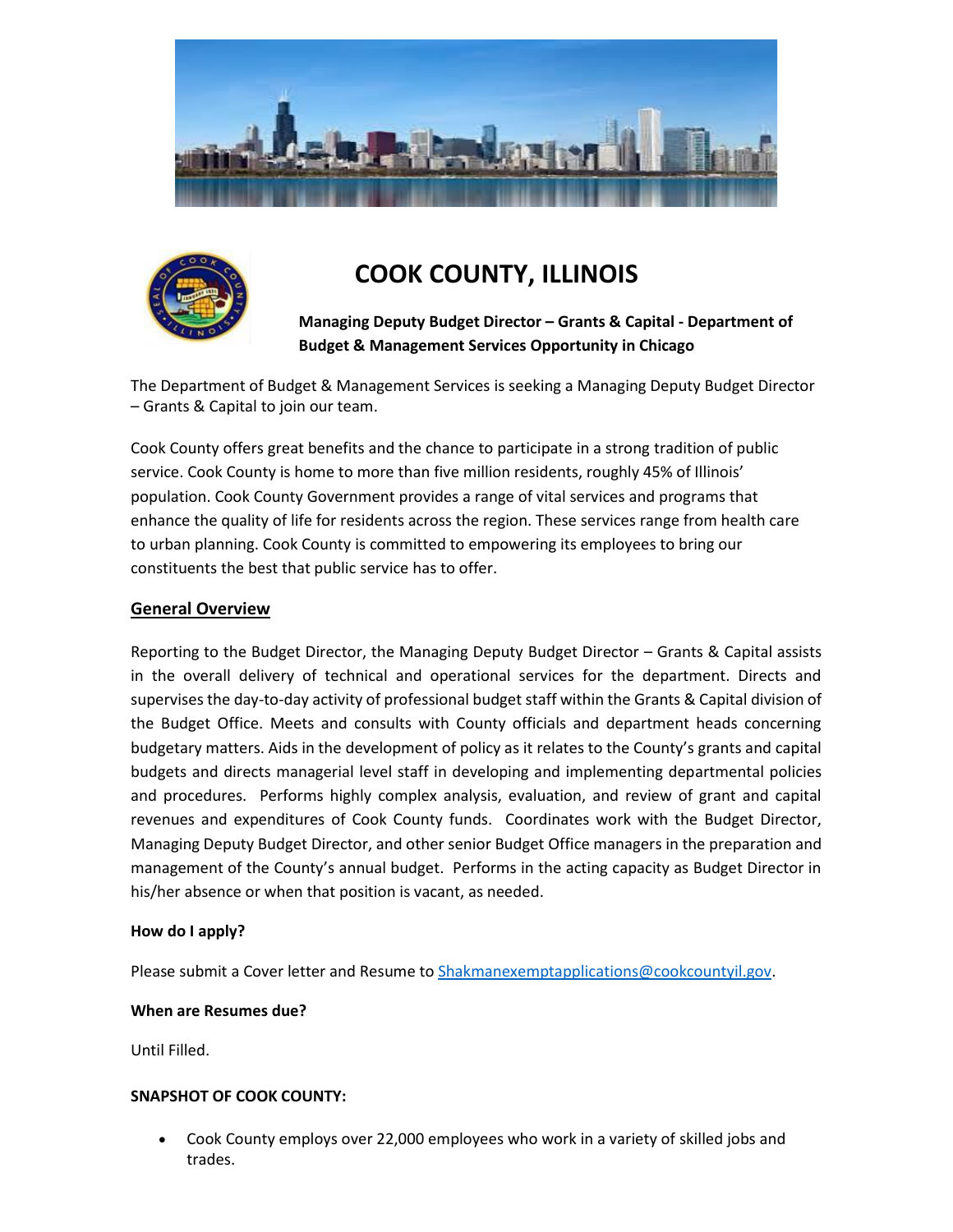- Health Care Cook County established the nation's first blood bank in 1937. Cook County Hospital was the first to have a dedicated unit for trauma services. Today our healthcare system treats more cancer patients than any other provider in the metropolitan area.
- Technology Cook County's Bureau of Technology provides technology support to Cook County offices and employees, with its wide area network providing service to more than 120 municipalities.
- Courts Cook County oversees one of the nation's largest unified criminal and civil justice system and administers the largest single jail site in the country.
- Highway Cook County maintains almost 600 miles of roads and highways.
- Land Cook County assesses the value of more than 1.5 million parcels of taxable land and collects and distributes tax funds as a service for local government taxing bodies.
- Safety Cook County provides vital services to local government, from conducting elections in suburban areas to offering 911 services in unincorporated areas and municipalities.

#### **Location:**

Located in the Loop District of downtown Chicago, one of the most formidable business districts in the world, the area has an astounding number of cultural foundations, stunning parks such as Millennial Park and Maggie Daley Park, steps away from the Chicago Riverwalk, award-winning restaurants and plenty of shopping!

In addition, Chicago is serviced by multiple bus and train lines for public transportation from the suburbs to the city, taxis are plentiful, public parking garages for motorist, and bicycle share rentals and local bike lanes for bicyclist.

#### **Benefits:**

Cook County employees have access to a variety of benefits, including:

- Medical and Pharmacy Plans
- Dental Plans
- Vision Plan
- Flexible Spending Accounts Health Care and Dependent Care
- Life Insurance Group Term and Supplemental Life
- Commuter Benefits
- Pre-paid Legal Services
- Retirement Benefits

#### **Post Offer testing:**

**This position requires successful completion of post-offer tests, which may include a background check, drug screen and medical examination.**

PURSUANT TO EXECUTIVE ORDER 2021-1 AND COOK COUNTY'S MANDATORY COVID-19 VACCINATION POLICY, THE SELECTED CANDIDATE WILL BE REQUIRED TO EITHER **SUBMIT PROOF OF FULL VACCINATION OR A REQUEST FOR REASONABLE ACCOMMODATION PRIOR TO THE START OF EMPLOYMENT.** PLEASE CLICK THE FOLLOWING HYPERLINKS FOR THE FULL TEXT OF EXECUTIVE ORDER 2021-1 AND THE COOK COUNTY MANDATORY COVID-19 VACCINATION POLICY.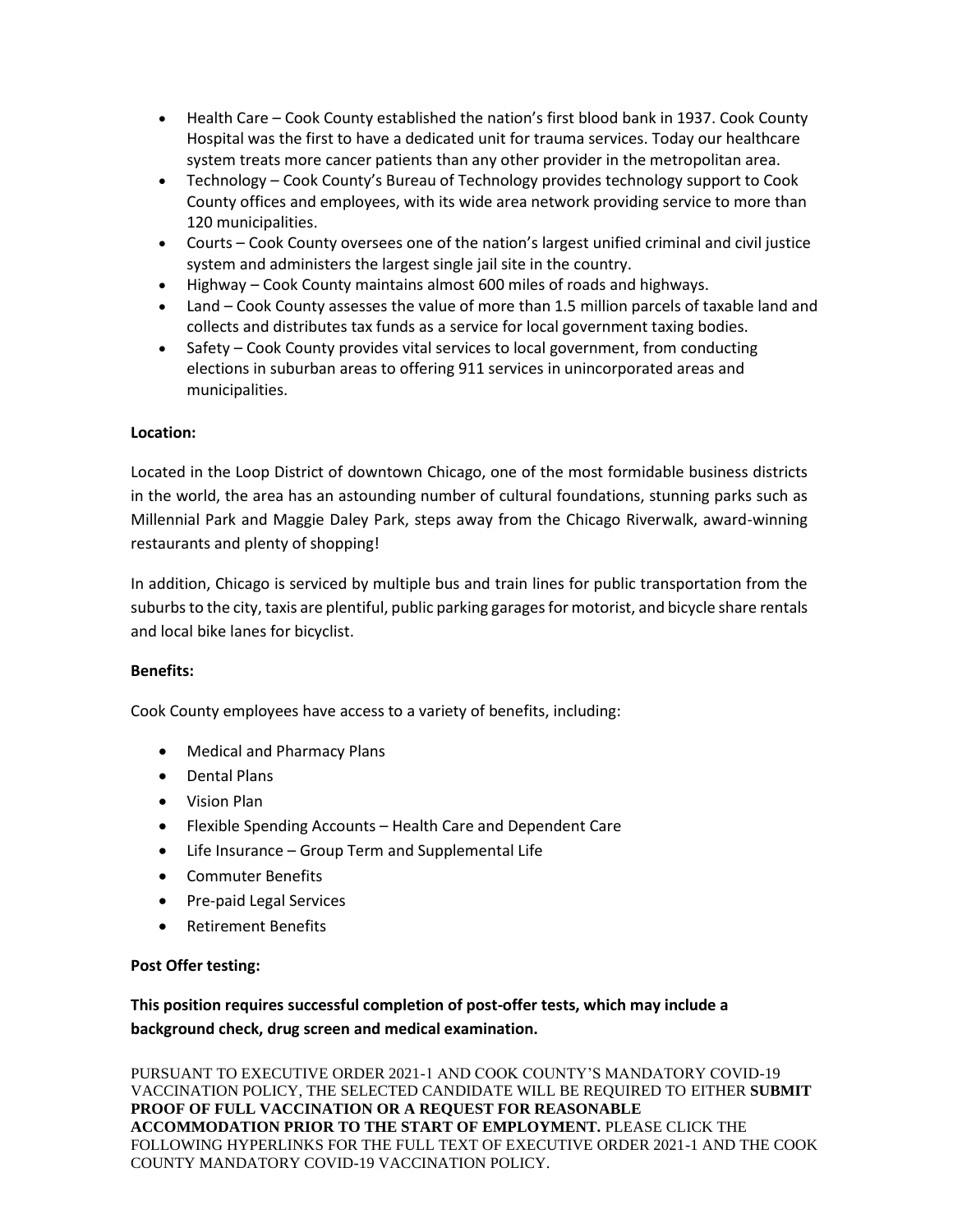[EXECUTIVE ORDER 2021-1](https://www.cookcountyil.gov/agency/office-president)

PURSUANT TO THE SHAKMAN CONSENT DECREE, SUPPLEMENTAL RELIEF ORDER AND THE COOK COUNTY PERSONNEL RULES, THIS POSITION IS EXEMPT FROM THE COUNTY'S CAREER SERVICE RULES, IS AT-WILL AND POLITICAL REASONS OR FACTORS MAY BE CONSIDERED WHEN TAKING ANY EMPLOYMENT ACTION. AS AN EMPLOYEE IN A SHAKMAN EXEMPT POSITION, **IF YOU DO NOT LIVE IN COOK COUNTY, YOU WILL HAVE SIX (6) MONTHS FROM DATE OF HIRE TO ESTABLISH ACTUAL RESIDENCY WITHIN COOK COUNTY.** ADDITIONALLY, THIS OFFER IS CONTINGENT UPON THE SUCCESSFUL COMPLETION OF A PRE-EMPLOYMENT BACKGROUND CHECK.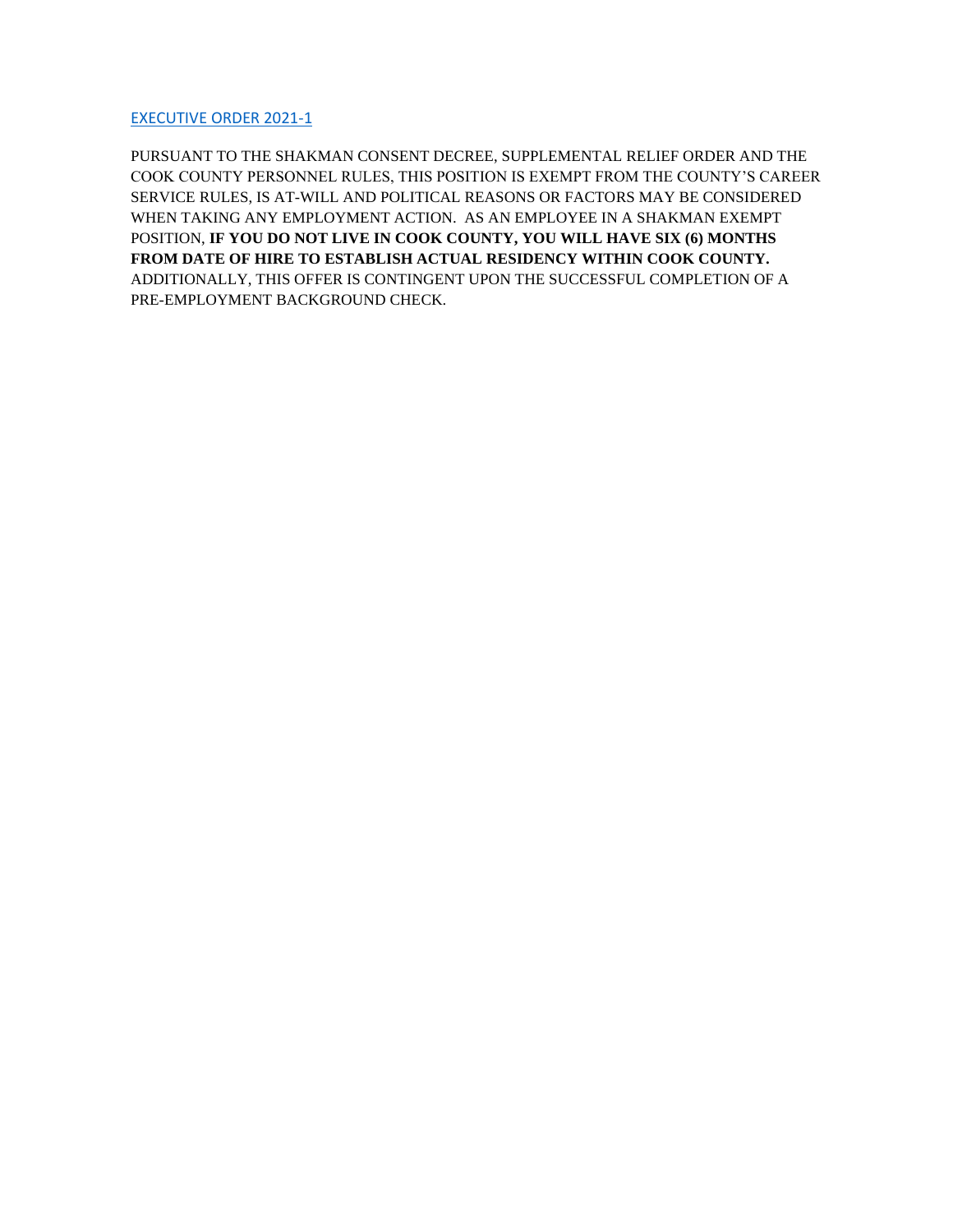# **COUNTY OF COOK**



### **Bureau of Human Resources**

118 N. Clark Street, Room 840 Chicago IL 60602

| Job Code:            | 9334                                               |
|----------------------|----------------------------------------------------|
| Job Title:           | Managing Deputy Budget Director – Grants & Capital |
| <b>Salary Grade:</b> | 24                                                 |
| Bureau:              | Finance                                            |
| Department:          | <b>Budget and Management Services</b>              |
| Dept. Budget No.     | 1014                                               |
| Position I.D.        | 0115756                                            |
| Shakman Exempt       |                                                    |

## **Characteristics of the Position**

### **General Overview**

Reporting to the Budget Director, the Managing Deputy Budget Director – Grants  $\&$ Capital assists in the overall delivery of technical and operational services for the department. Directs and supervises the day-to-day activity of professional budget staff within the Grants & Capital division of the Budget Office. Meets and consults with County officials and department heads concerning budgetary matters. Aids in the development of policy as it relates to the County's grants and capital budgets and directs managerial level staff in developing and implementing departmental policies and procedures. Performs highly complex analysis, evaluation, and review of grant and capital revenues and expenditures of Cook County funds. Coordinates work with the Budget Director, Managing Deputy Budget Director, and other senior Budget Office managers in the preparation and management of the County's annual budget. Performs in the acting capacity as Budget Director in his/her absence or when that position is vacant, as needed.

### **Key Responsibilities and Duties**

Oversees the activities related to the preparation, implementation and management of the County's annual grants and capital budgets.

Assists the Budget Director with planning, organizing, and implementing each phase of the grants and capital budgetary process leading to completion of the Annual Appropriation Bill.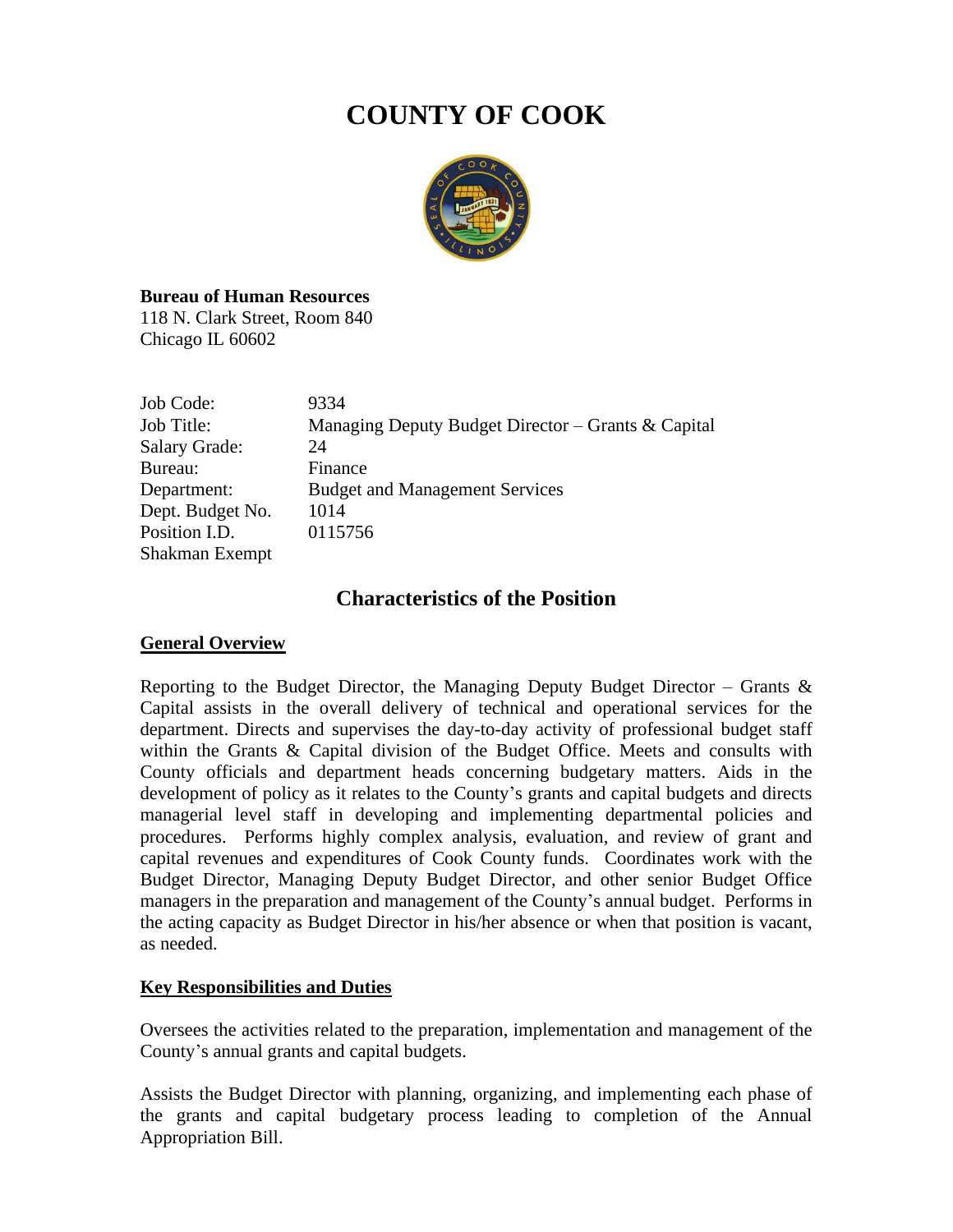Reviews completed grant and capital budget reports to assure data is accurate and presented properly for use by the President of the Cook County Board during Executive Budget Hearings.

Assists in the production of Budget Office publications (including the Preliminary Forecast, Executive Budget Recommendation, and Annual Appropriation Bill) with other senior Budget Office managers to ensure all information disclosed is accurate and correct.

Directs and supervises the work activity of professional budget staff within the Grants and Capital division; delegates responsibility for completing various projects to managerial level budget staff.

Works with the director over grants management and the director over capital projects to prepare the annual grants and capital project plan.

Works with the director over capital projects to develop the evaluation and recommendation process for capital equipment budgetary requests.

Oversees the review and analysis of grant and capital budgetary transactions by County Departments.

Performs highly complex analysis, evaluation, and review of grant and capital revenues and expenditures of Cook County funds.

Directs the conduct of research to gather information on proposed initiatives and special projects; reviews and approves research findings and forwards recommendations to the Budget Director.

Oversees the development of policy as it relates to grant and capital operations in coordination with other applicable Bureau of Finance staff and directs managerial-level staff in developing and implementing departmental policies and procedures.

Oversees the process for updating the County's Grants Manual.

Works with budget office staff and other Bureau of Finance and Bureau of Technology offices to develop training for staff on the County's grants management system.

Oversees development and facilitation of training for grant staff throughout the County on grants management best practices.

Assists the Budget Director and administrative staff within the Budget Office in developing and coordinating staff training and development opportunities.

Attends meetings with department heads and County officials concerning grant and capital budget matters; represents the Budget Director in the Director's absence.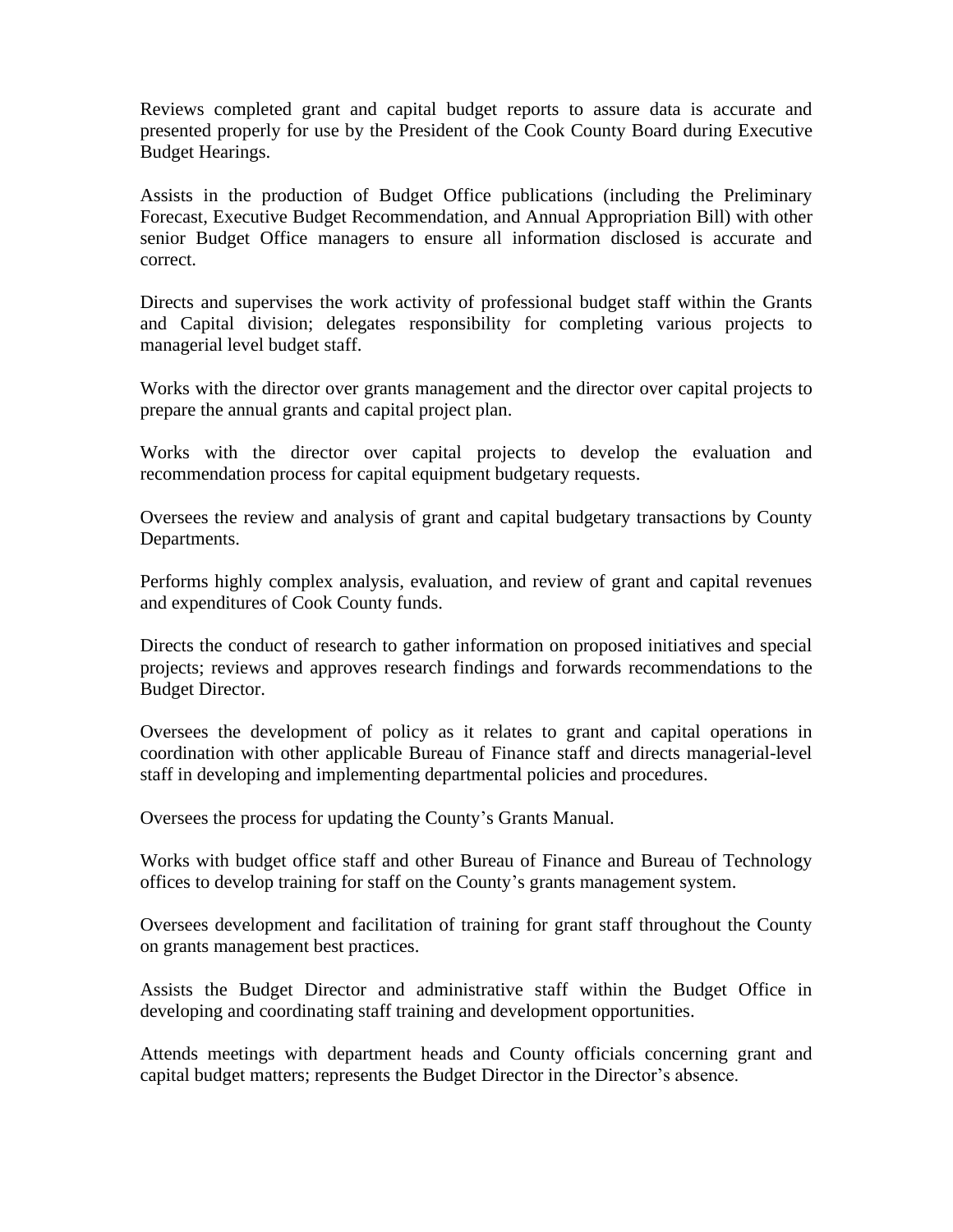Coordinates communications with departments regarding the completion of informational requests made by DBMS.

Determines the potential cost and/or savings of projects.

Participates in confidential meetings and discussions relative to these and other matters.

Acts as a liaison to federal and state granting offices on behalf of the County.

Provides leadership and guidance to managerial-level budget staff in meeting the department's goals and missions.

Administers personnel functions of department; prepares employee evaluations, approves time off; responsible for training of employees.

Communicates department's goals to managers, County Departments, the general public and project consultants.

## **Knowledge, Skills and Abilities**

Knowledge of structure of Cook County Government including organization, administration and functions of the various departments, boards, commissioners, and committees.

Thorough knowledge of the principles and practices of program performance budgeting, governmental accounting, and general public administration, with special emphasis on principles of grant and capital budgeting.

Thorough knowledge in or skills pertaining to all aspects of formulating a balanced budget within the parameters of available resources.

Thorough knowledge of applicable federal, state, and local rules, regulations and guidelines related to grants administration.

Ability to work effectively with elected officials and top administrators.

Ability to direct management staff.

Skilled in the management of other professionals engaged in computer-based financial and budgetary analysis.

Skilled in public presentation and presentation development using Microsoft PowerPoint and/or other presentation software.

Ability to analyze complex financial and other statistical data.

Ability to make sound judgments and recommend policy and effectively communicate and explain these to others.